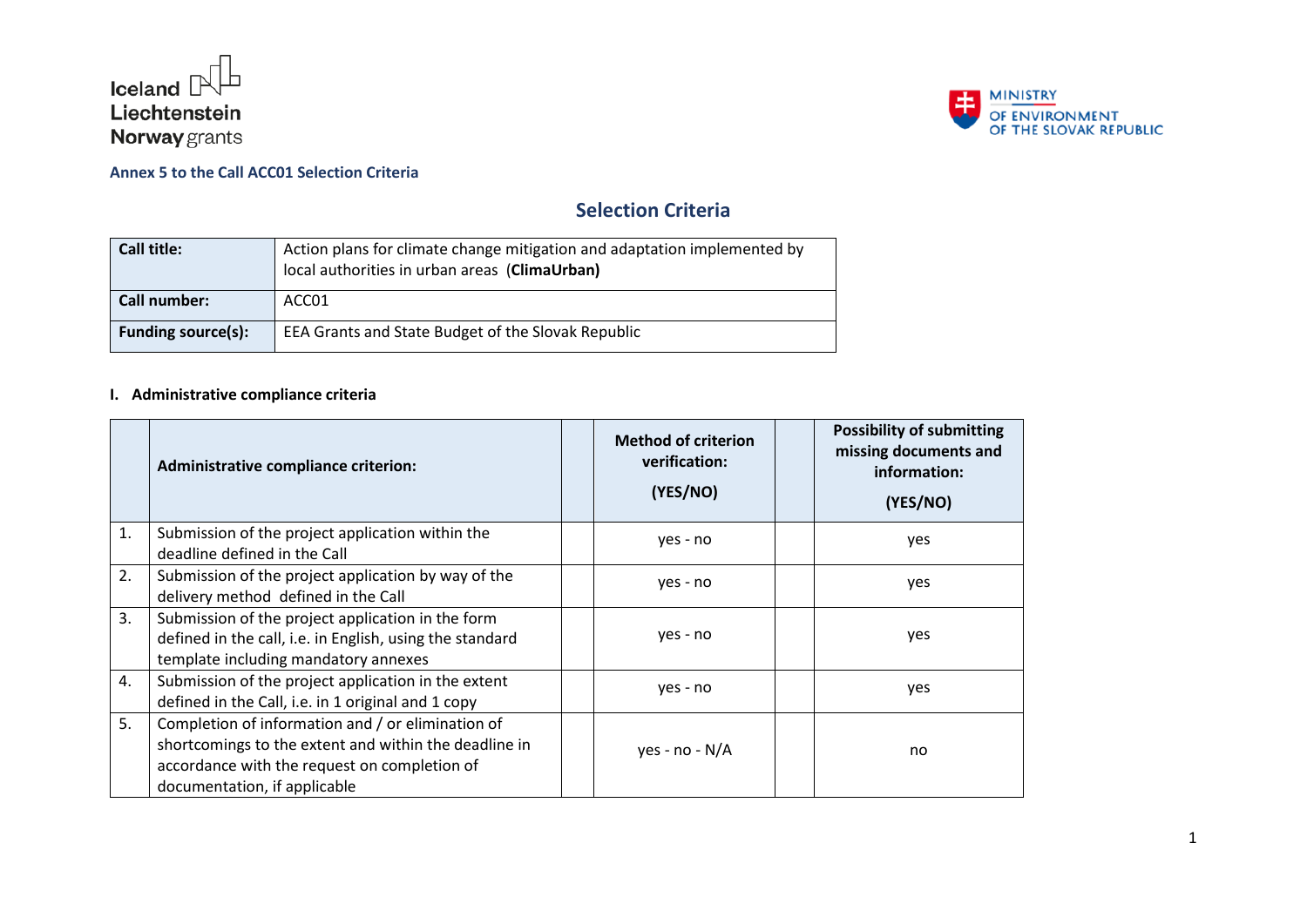



### **II. Eligibility criteria**

|    | <b>Eligibility criterion:</b>                                                                                                                                                              | <b>Method of criterion</b><br>verification | <b>Missing documents and</b><br>information: |
|----|--------------------------------------------------------------------------------------------------------------------------------------------------------------------------------------------|--------------------------------------------|----------------------------------------------|
|    |                                                                                                                                                                                            | (YES/NO)                                   | (YES/NO)                                     |
| 1. | Eligibility of applicant according to Chapter 1 of the Call                                                                                                                                | $yes - no$                                 | yes                                          |
| 2. | Eligibility of partner/partners according to Chapter 1 of<br>the Call                                                                                                                      | $yes - no$                                 | yes                                          |
| 3. | Eligibility of activities according to Chapter 4 of the Call                                                                                                                               | $yes - no$                                 | yes                                          |
| 4. | Eligibility of project duration according to Chapter 1 of<br>the Call                                                                                                                      | $yes - no$                                 | yes                                          |
| 5. | Setting of indicators and their target values according to<br>Chapter 2 of the Call                                                                                                        | $yes - no$                                 | yes                                          |
| 6. | Compliance with eligible co-financing rate                                                                                                                                                 | $yes - no$                                 | yes                                          |
| 7. | Compliance with maximum and minimum limit of the<br>Grant                                                                                                                                  | yes - no                                   | yes                                          |
| 8. | Completion of information and / or elimination of<br>shortcomings to the extent and within the deadline in<br>accordance with the request on completion of<br>documentation, if applicable | yes - no - $N/A$                           | no                                           |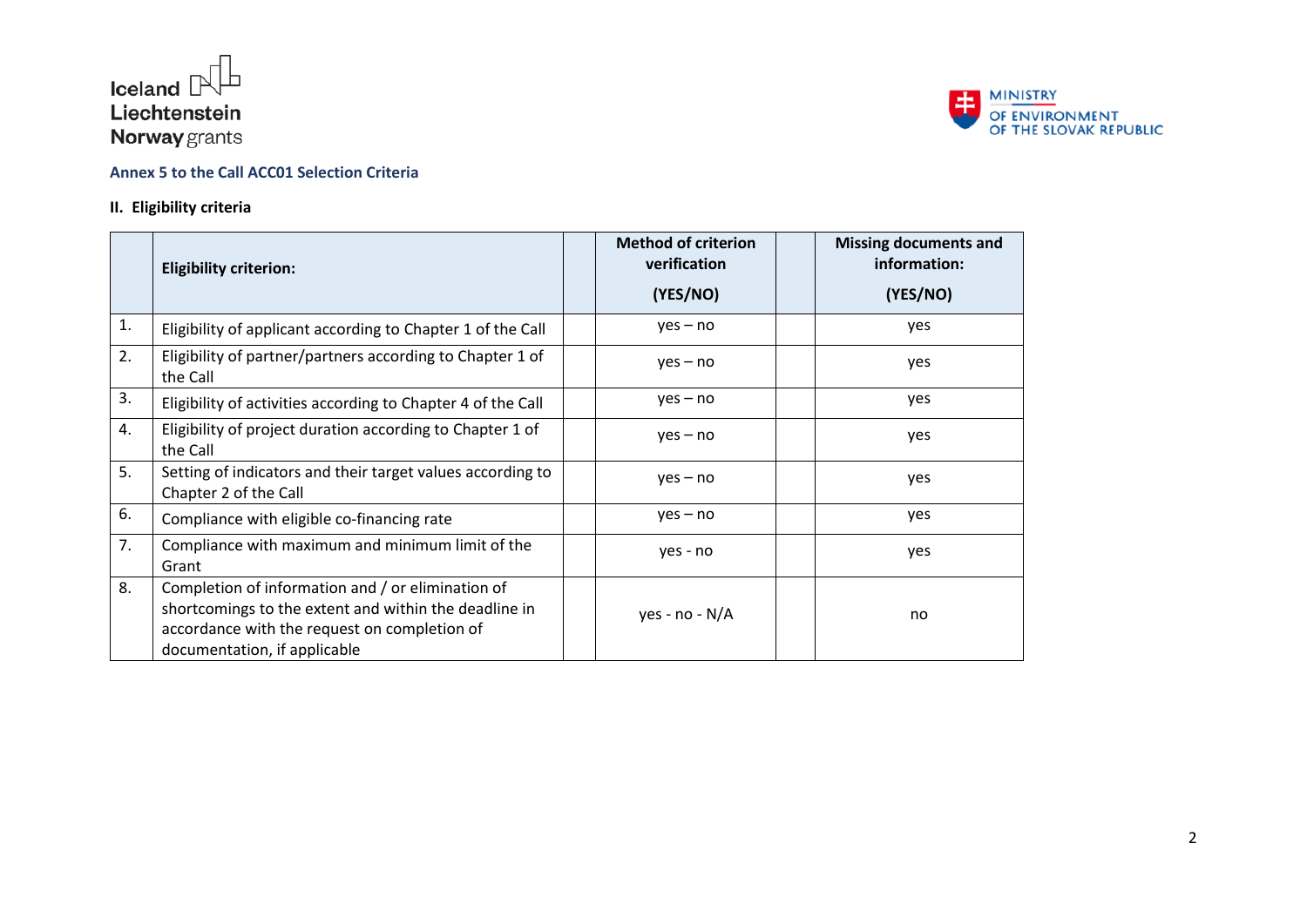

#### **III. Content related criteria**



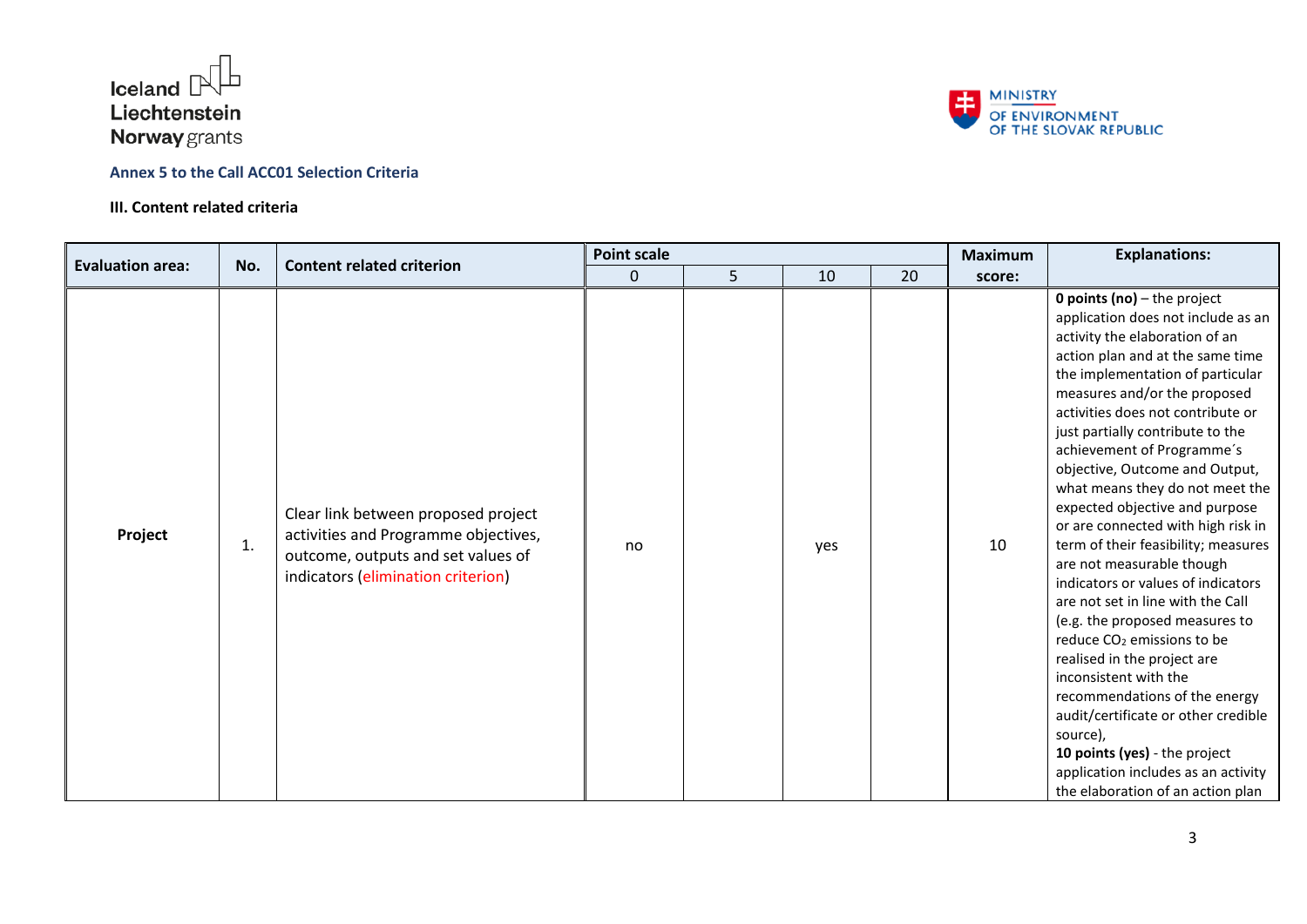



|    |                                         |    |           |     |    | and at the same time the                     |
|----|-----------------------------------------|----|-----------|-----|----|----------------------------------------------|
|    |                                         |    |           |     |    | implementation of particular                 |
|    |                                         |    |           |     |    | measures on climate change                   |
|    |                                         |    |           |     |    | mitigation and adaptation. At the            |
|    |                                         |    |           |     |    | same time, the proposed                      |
|    |                                         |    |           |     |    | activities clearly contribute to the         |
|    |                                         |    |           |     |    | achievement of Programme's                   |
|    |                                         |    |           |     |    | objective, Outcome and Output,               |
|    |                                         |    |           |     |    | what means they are appropriate              |
|    |                                         |    |           |     |    | and meet the expected purpose,               |
|    |                                         |    |           |     |    | are logical connected,                       |
|    |                                         |    |           |     |    | measurable trough indicators,                |
|    |                                         |    |           |     |    | proposed measures on reducing                |
|    |                                         |    |           |     |    | CO <sub>2</sub> emissions which applicant    |
|    |                                         |    |           |     |    | plan to implement within the                 |
|    |                                         |    |           |     |    | project are in compliance with               |
|    |                                         |    |           |     |    | recommendations of energy                    |
|    |                                         |    |           |     |    | audit/certificate or other credible          |
|    |                                         |    |           |     |    | source based on which the target             |
|    |                                         |    |           |     |    | value for reducing CO <sub>2</sub> emissions |
|    |                                         |    |           |     |    | is declared as project output;               |
|    |                                         |    |           |     |    | values of indicators are set in line         |
|    |                                         |    |           |     |    | with the Call and are defined                |
|    |                                         |    |           |     |    | based on credible sources                    |
|    |                                         |    |           |     |    | (especially in case of CO <sub>2</sub> based |
|    |                                         |    |           |     |    | on energy audit                              |
|    |                                         |    |           |     |    | recommendations).                            |
|    | The proposed project activities are     |    |           |     |    | <b>0 points (no)</b> $-$ there is no clear   |
| 2. | relevant to the needs of defined target | no | partially | yes | 10 | link between selected target                 |
|    |                                         |    |           |     |    | group, its background situation              |
|    | groups                                  |    |           |     |    | and contribution of the project              |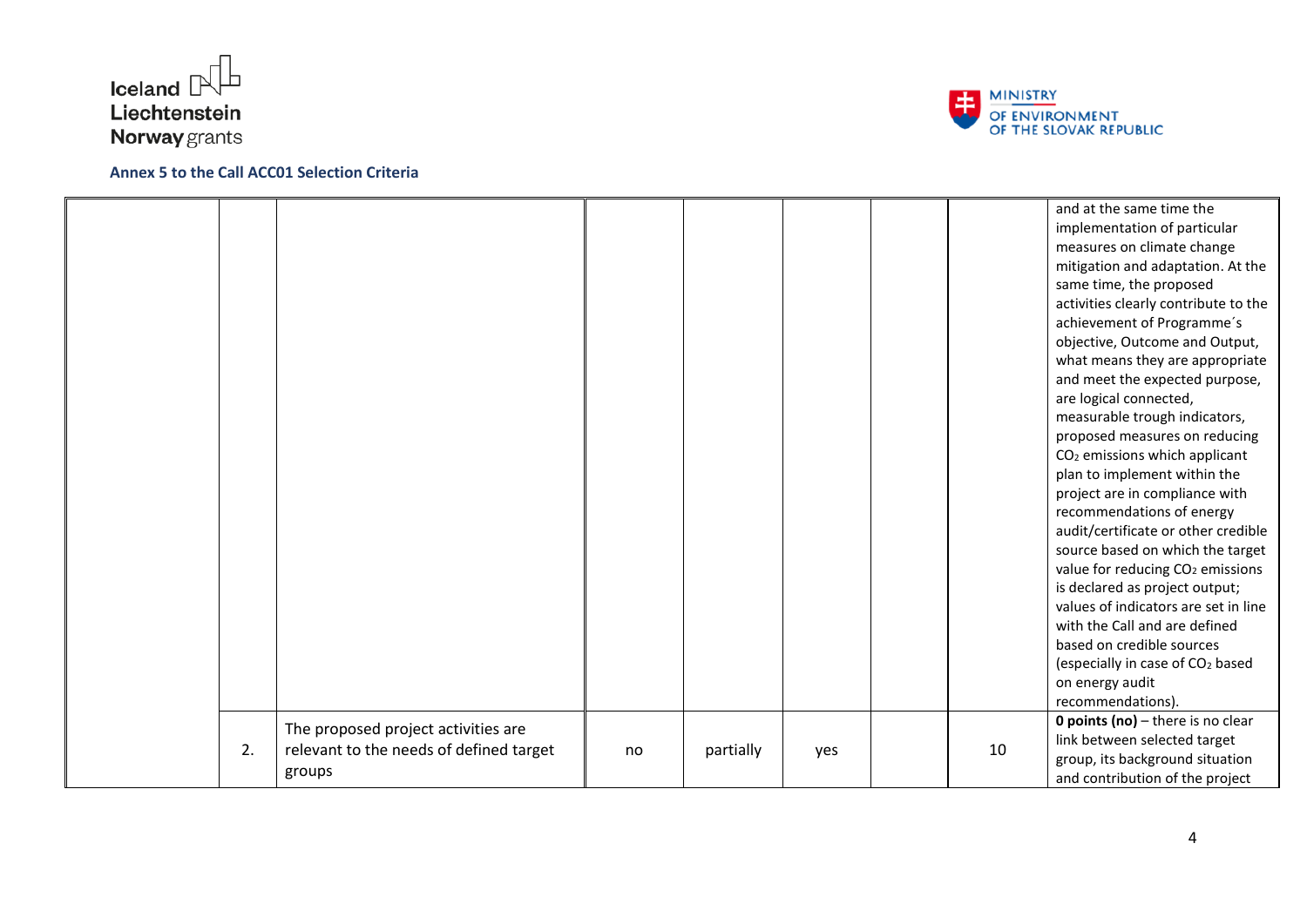



|    |                                                                                                                |     |        |      |    | output; target groups are defined<br>too generally ("all for all")<br>5 points (partially) - with regard<br>to the background situation and<br>the project activities the target<br>groups are selected sufficiently<br>addressing, a positive<br>contribution of project output to<br>the situation of the selected<br>target group could be expected,<br>however the direct and indirect<br>impact is not stratified enough<br>10 points (yes) $-$ with regard to<br>the background situation and the<br>project activities the target<br>groups are selected sufficiently<br>addressing, a positive<br>contribution of project output to<br>the situation of the selected<br>target group could be expected<br>(directly or indirectly) |
|----|----------------------------------------------------------------------------------------------------------------|-----|--------|------|----|--------------------------------------------------------------------------------------------------------------------------------------------------------------------------------------------------------------------------------------------------------------------------------------------------------------------------------------------------------------------------------------------------------------------------------------------------------------------------------------------------------------------------------------------------------------------------------------------------------------------------------------------------------------------------------------------------------------------------------------------|
| 3. | Potential of the applicant to implement<br>systematic measures for climate change<br>mitigation and adaptation | low | medium | high | 10 | <b>0 points (low)</b> $-$ the city has no<br>relevant development document<br>in addition to the Municipal<br>development program in line<br>with the Act on Support of<br>Regional Development as<br>amended; proposed measures<br>are based on local knowledge of<br>occurrence of phenomenon<br>without analyses of causes                                                                                                                                                                                                                                                                                                                                                                                                              |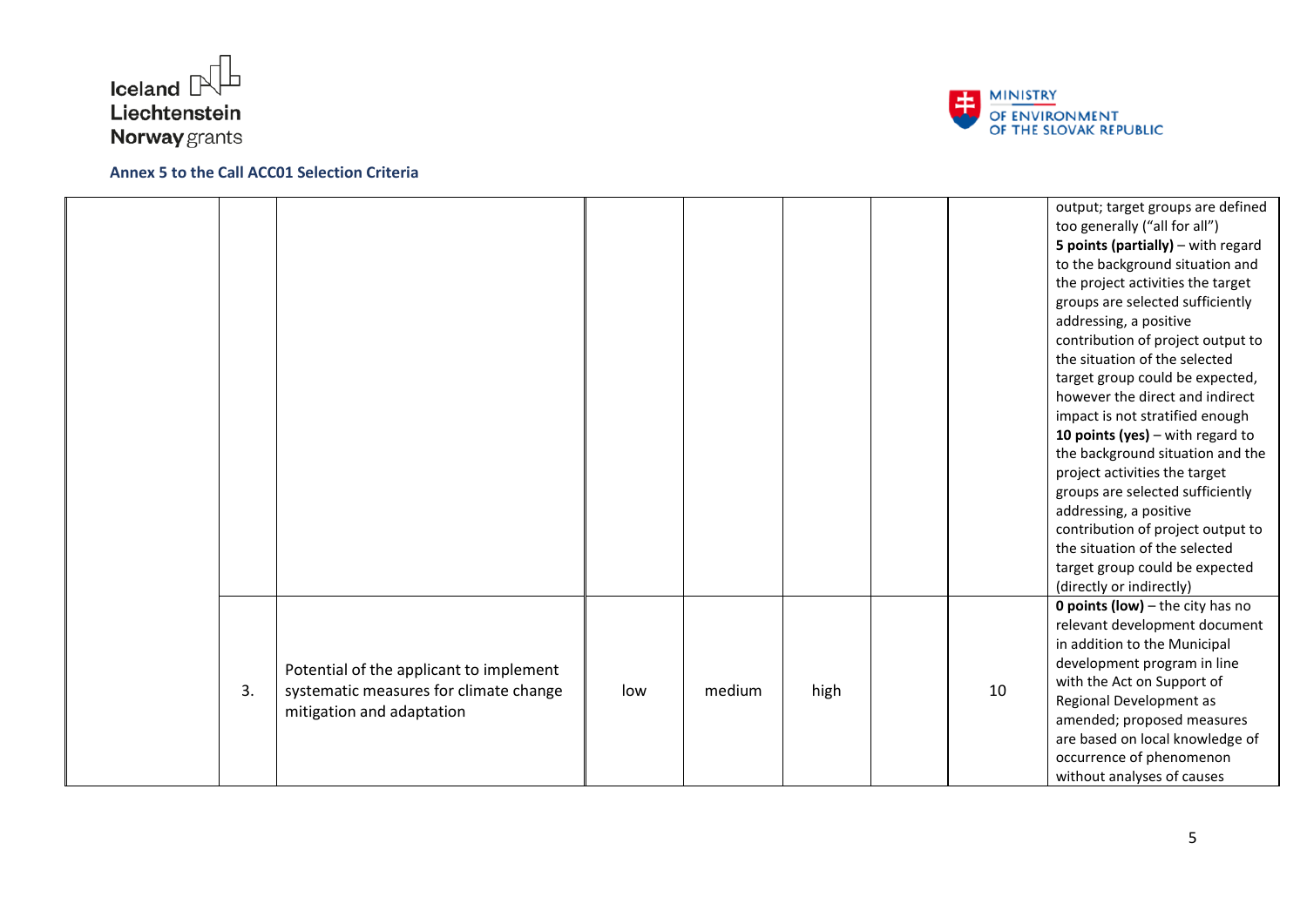



|    |                                       |     |        |      |              |    | 5 points (medium) $-$ in addition<br>to the Municipal development<br>program in line with the Act on<br>Support of Regional Development<br>as amended the municipality has<br>other partial strategic, conceptual<br>documents (e.g. for the area of<br>climate change adaptation,<br>sustainable transport, increase of<br>energy efficiency etc.); proposed<br>measures are based on partial<br>quantitative/qualitative data<br>10 points (high) - in addition to<br>the Municipal development<br>program in line with the Act on<br>Support of Regional Development<br>as amended the municipality has |
|----|---------------------------------------|-----|--------|------|--------------|----|------------------------------------------------------------------------------------------------------------------------------------------------------------------------------------------------------------------------------------------------------------------------------------------------------------------------------------------------------------------------------------------------------------------------------------------------------------------------------------------------------------------------------------------------------------------------------------------------------------|
| 4. | Technical preparedness of the project | low | medium | high | very<br>high | 20 | climate change, proposed<br>measures are based on complex<br>analyses, modelling, mapping etc.<br><b>0 points (low)</b> - planned activities<br>are at the stage of project<br>proposal, proprietary relations<br>are not settled<br>5 points (medium) - for planned<br>activities the project<br>documentation is elaborated,<br>proprietary relations are settled<br>or partially settled<br>10 points (high) - for planned<br>activities the project                                                                                                                                                    |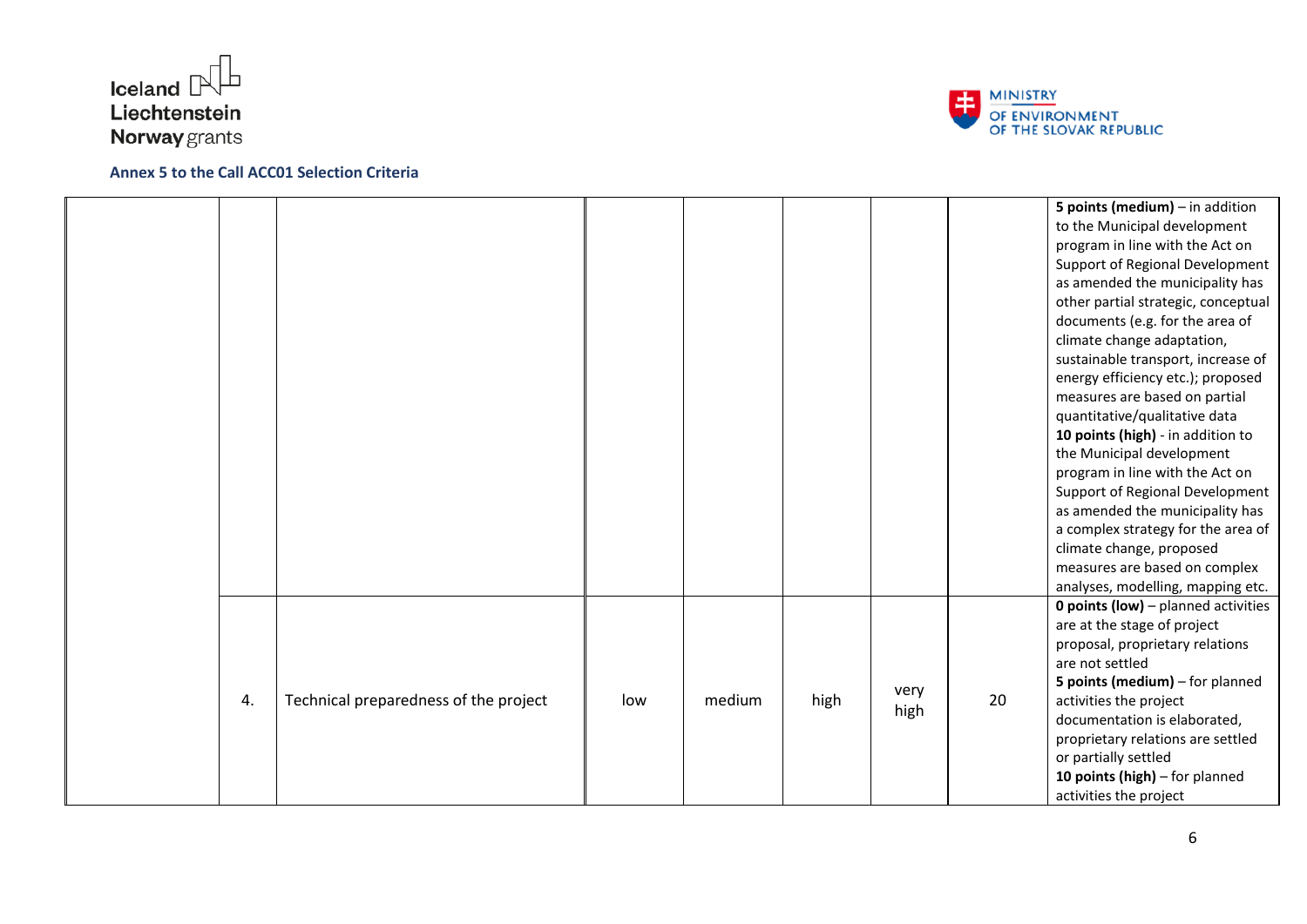



|    |                                                                                                                                               |             |       |        |      |    | documentation is approved,<br>proprietary relations are settled,<br>the construction permit (or other<br>relevant permits) application is<br>submitted,<br>20 points (very high) $-$ for<br>planned activities the project                                                                                                                                                                                                                                                                                                                                                                                               |
|----|-----------------------------------------------------------------------------------------------------------------------------------------------|-------------|-------|--------|------|----|--------------------------------------------------------------------------------------------------------------------------------------------------------------------------------------------------------------------------------------------------------------------------------------------------------------------------------------------------------------------------------------------------------------------------------------------------------------------------------------------------------------------------------------------------------------------------------------------------------------------------|
|    |                                                                                                                                               |             |       |        |      |    | documentation is approved,<br>proprietary relations are settled,                                                                                                                                                                                                                                                                                                                                                                                                                                                                                                                                                         |
|    |                                                                                                                                               |             |       |        |      |    | the construction permit (or other<br>relevant permits) is issued                                                                                                                                                                                                                                                                                                                                                                                                                                                                                                                                                         |
| 5. | Value for Money <sup>1</sup> – project contribution<br>to reducing greenhouse gas emissions<br>(CO <sub>2</sub> a CO <sub>2</sub> equivalent) | $\leq$ 1-5% | 6-10% | 11-30% | >31% | 20 | It is calculated as a proportion of<br>the funds allocated for particular<br>measures and the value of 150<br>and then as percentage of<br>planned target value of the<br>Outcome indicator "estimated<br>annual CO <sub>2</sub> emissions reduction<br>of supported entities (in tonnes)"<br>0 points $(51-5%)$ – project<br>contribution to reducing the GHG<br>emission is in mentioned intervals<br>5 points $(6-10%)$ – project<br>contribution to reducing the GHG<br>emission is in mentioned intervals<br>10 points (11-30%) - project<br>contribution to reducing the GHG<br>emission is in mentioned intervals |

 $<sup>1</sup>$  It is calculated according to the formula:</sup>

 $\overline{a}$ 

<sup>(</sup>amount of funds for climate change mitigation measures / 150) x 100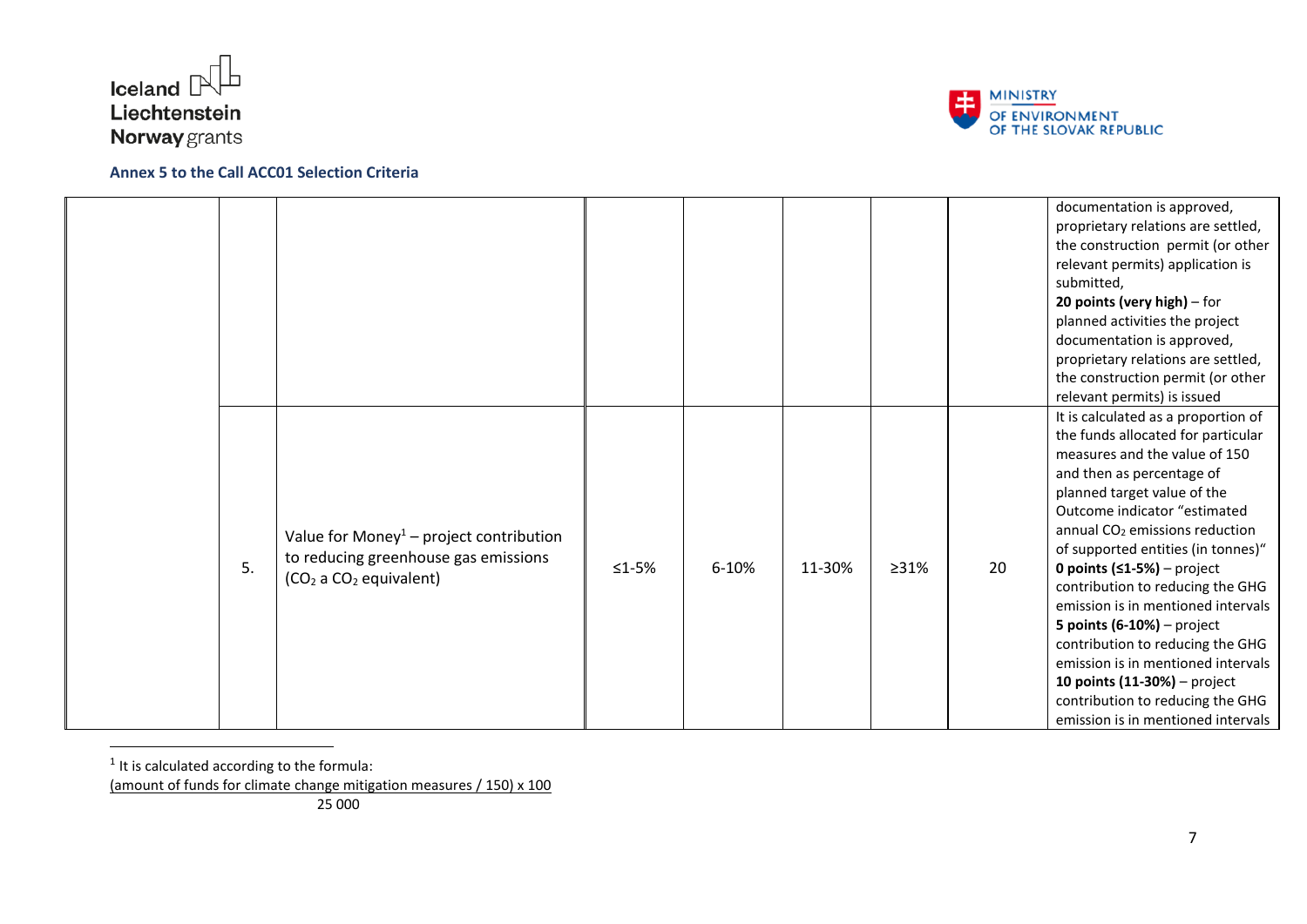



|    |                                                                                                                                            |      |         |      |    | 20 points (≥31%) - project<br>contribution to reducing the GHG<br>emission is in mentioned intervals                                                                                                                                                                                                                                                                                                                                                                                                                                                                                                                                                                                              |
|----|--------------------------------------------------------------------------------------------------------------------------------------------|------|---------|------|----|---------------------------------------------------------------------------------------------------------------------------------------------------------------------------------------------------------------------------------------------------------------------------------------------------------------------------------------------------------------------------------------------------------------------------------------------------------------------------------------------------------------------------------------------------------------------------------------------------------------------------------------------------------------------------------------------------|
| 6. | Action plan meets the minimum<br>attributes set in the Call                                                                                | no   | yes     |      | 10 | <b>0 points (no)</b> $-$ Action plan does<br>not include minimum attributes<br>in line with the Annex 3 to the<br>Call<br>10 points (yes) - Action plan<br>includes minimum attributes in<br>line with the Annex 3 to the Call                                                                                                                                                                                                                                                                                                                                                                                                                                                                    |
| 7. | Comprehensiveness and diversity of<br>proposed measures for climate change<br>mitigation and adaptation in the<br>framework of the project | none | partial | high | 20 | <b>0 points (low)</b> – project includes<br>solitary, monotonous measures<br>without logical concentration in<br>the demarked territory and/or<br>measures that do not contribute<br>to climate change mitigation and<br>adaptation or are<br>counterproductive<br>10 points (partially) $-$ project<br>includes complementary<br>measures concentrated in the<br>demarked territory, that<br>complement each other (as<br>minimum 3 diverse measures.<br>There could be applied<br>combination of different sources<br>of funding in one project as well<br>20 points (high) - project<br>includes synergic measures<br>concentrated in demarked<br>territory (as minimum 3 diverse<br>measures) |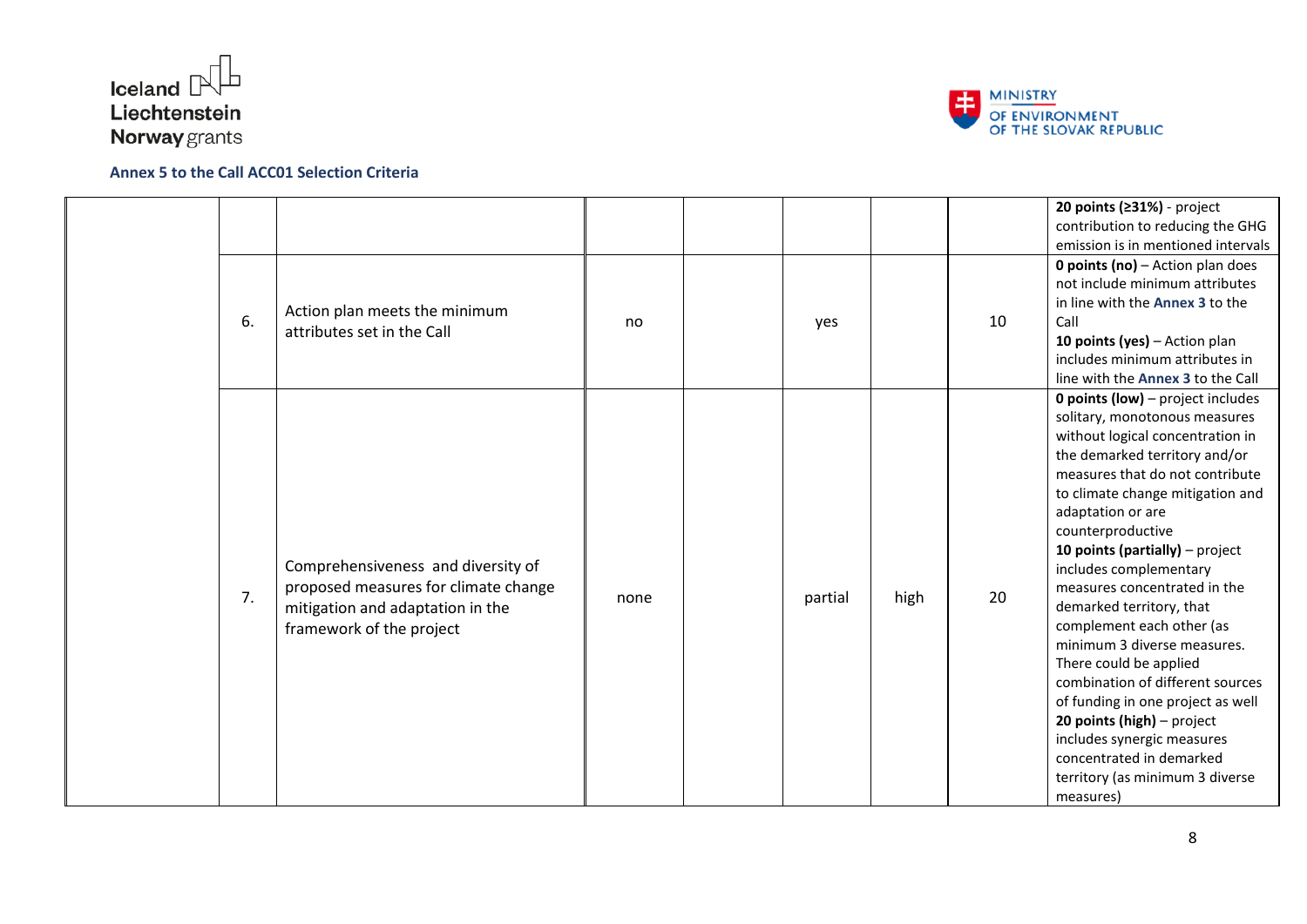



| 8  | Milestones are set logical in terms of<br>timeline and material terms                                                        | no | partially | yes | 10 | <b>0 points (no)</b> $-$ milestones are<br>defined in general, in timely<br>logical mismatch<br>5 points (partially) - milestones<br>are defined logically and factually<br>in relation to particular activities.<br>However, the timeline for the<br>implementation is too optimistic<br>(e.g. the public procurement,<br>disregarding the construction<br>season)<br>10 points (yes) - milestones are<br>defined logically and factually in<br>relation to particular activities,<br>sufficiently detailed, timeline for<br>milestones is for particular<br>activities realistic and feasible<br>according to the nature of<br>particular activities |
|----|------------------------------------------------------------------------------------------------------------------------------|----|-----------|-----|----|--------------------------------------------------------------------------------------------------------------------------------------------------------------------------------------------------------------------------------------------------------------------------------------------------------------------------------------------------------------------------------------------------------------------------------------------------------------------------------------------------------------------------------------------------------------------------------------------------------------------------------------------------------|
| 9. | Promotion of the project is set<br>sufficiently with regard to mandatory<br>attributes, timeline and financial<br>allocation | no | partially | yes | 10 | 0 points (no) - Communication<br>plan does not include all<br>mandatory activities, financial<br>allocation for communication<br>activities is clearly<br>underestimated, timeline is vague<br>5 points (partially) -<br>Communication plan includes<br>minimum scope of mandatory<br>activities, corresponding financial<br>allocation for communication<br>activities and logical timeline                                                                                                                                                                                                                                                           |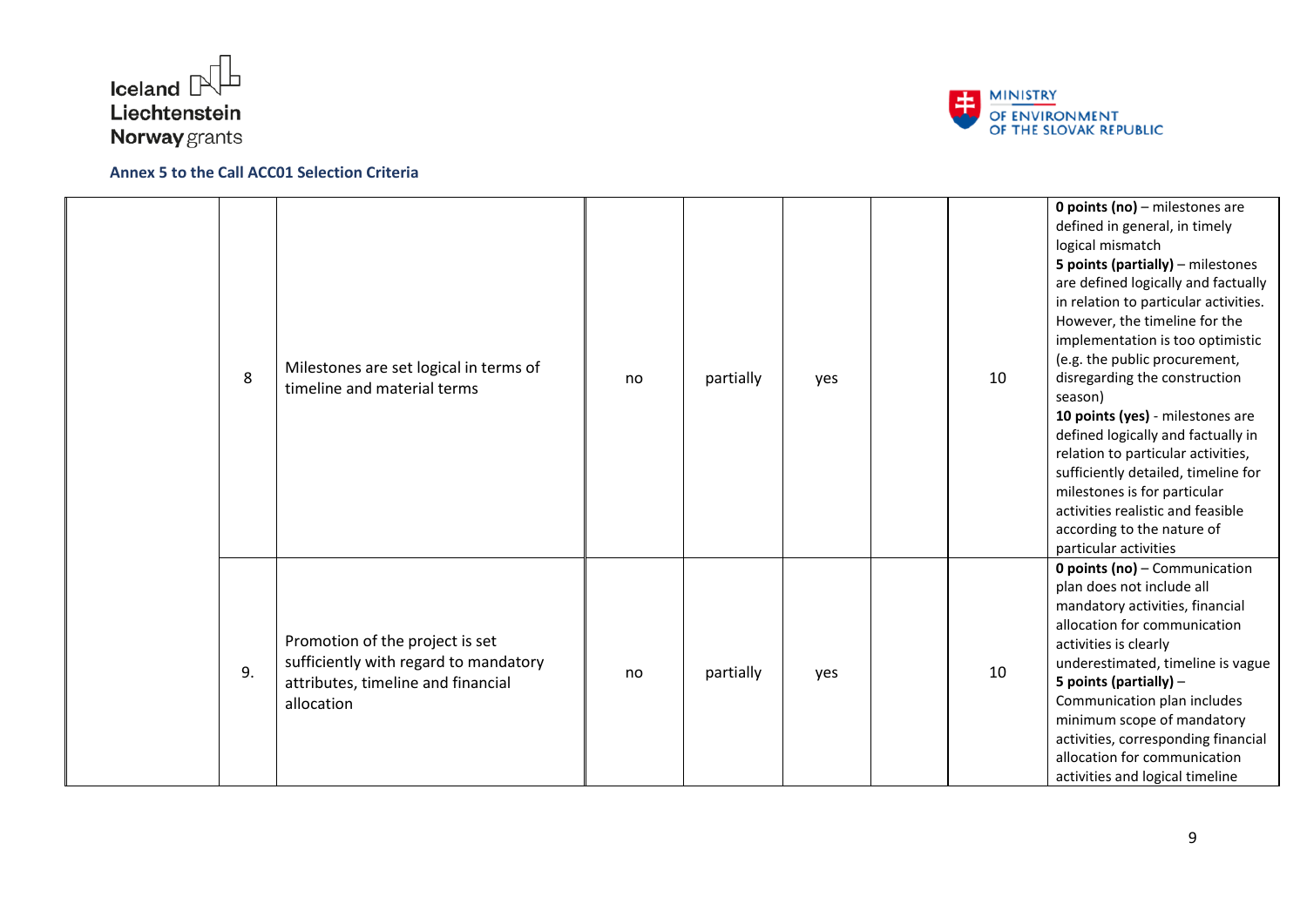



|                  |     |                                                                                                                                               |      | subtotal for evaluated area<br>minimum required number of points |      | 120<br>60 | 10 points (yes) - Communication<br>plan includes activities beyond<br>the scope of mandatory activities,<br>corresponding financial allocation<br>for communication activities,<br>logical timeline and allocated<br>staff                                                                                                                                                                                                                                                                                                                                                                               |
|------------------|-----|-----------------------------------------------------------------------------------------------------------------------------------------------|------|------------------------------------------------------------------|------|-----------|----------------------------------------------------------------------------------------------------------------------------------------------------------------------------------------------------------------------------------------------------------------------------------------------------------------------------------------------------------------------------------------------------------------------------------------------------------------------------------------------------------------------------------------------------------------------------------------------------------|
| <b>Financial</b> | 10. | Requested project costs are appropriate<br>and eligible                                                                                       | ≤50% | $51 - 74%$                                                       | ≥75% | 10        | 0 points ( $\leq$ 50%) – more than 50%<br>of requested project costs are<br>without clear link to planned<br>activities (they are not well<br>specified), or budget contains<br>also non-eligible costs<br>5 points $(51 - 74%)$ – Requested<br>project costs in the defined range<br>are clearly and in appropriate<br>manner linked to project<br>activities (they are relatively well<br>specified)<br>10 points (≥75%) - 75% or more<br>than 75% of requested project<br>costs are clearly, directly and in<br>appropriate manner linked to<br>planned activities (they are very<br>well specified). |
|                  | 11. | The unit prices are proportionate and<br>correspond to the usual prices in the<br>market or are comparable with costs for<br>similar projects | ≤50% | $51 - 74%$                                                       | ≥75% | 10        | <b>0 points (<math>\leq</math>50%)</b> – less than 50%<br>of unit prices defined in the<br>budget can be evaluated as<br>proportionate (e.g. by market<br>review) and reasonable                                                                                                                                                                                                                                                                                                                                                                                                                         |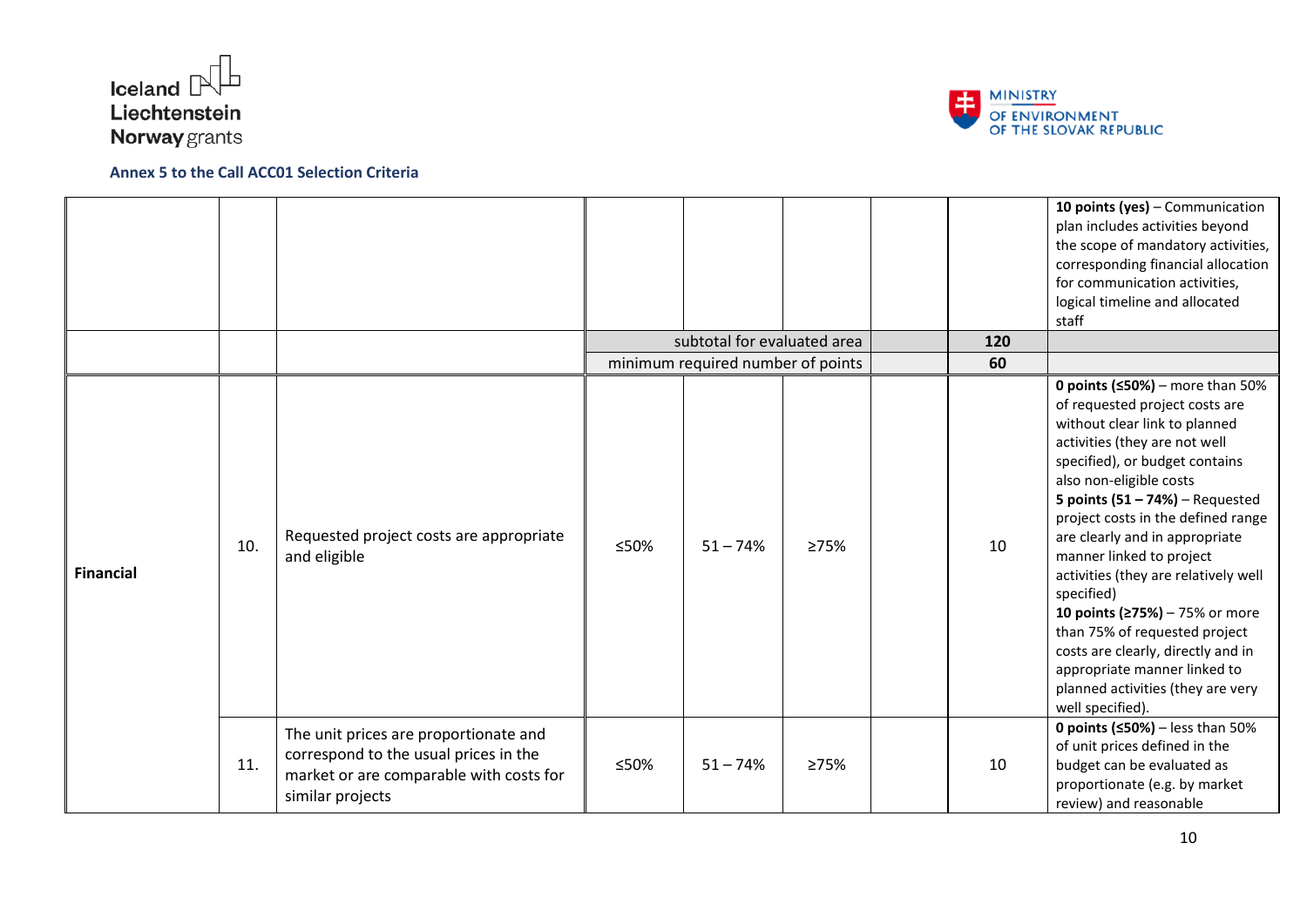



|                |     |                                                                                                                                                          |    |                                   |     |    | 5 points $(51 - 74%)$ – unit prices<br>defined in the defined range can<br>be evaluated as proportionate<br>(e.g. by market review) and<br>reasonable.<br>10 points ( $\ge$ 75%) – 75% and more<br>of unit prices defined in the<br>budget can be evaluated as<br>proportionate (e.g. by market<br>review) and reasonable                                                          |
|----------------|-----|----------------------------------------------------------------------------------------------------------------------------------------------------------|----|-----------------------------------|-----|----|------------------------------------------------------------------------------------------------------------------------------------------------------------------------------------------------------------------------------------------------------------------------------------------------------------------------------------------------------------------------------------|
|                | 12. | The applicant clearly declares resources<br>to cover the cost of maintaining the<br>project results throughout the period of<br>project's sustainability | no |                                   | yes | 10 | <b>0 points (no)</b> $-$ the project<br>sustainability is described in a<br>declaratory manner, the planned<br>costs are vague, the sources of<br>funding cannot be considered as<br>credible.<br>10 points (yes) $-$ the project<br>sustainability is described clearly<br>and in detail, the planned costs<br>are rational, the sources of<br>funding is considered as credible. |
|                |     |                                                                                                                                                          |    | subtotal for evaluated area       |     | 30 |                                                                                                                                                                                                                                                                                                                                                                                    |
|                |     |                                                                                                                                                          |    | minimum required number of points |     | 20 |                                                                                                                                                                                                                                                                                                                                                                                    |
| Administrative | 13. | The applicant has sufficiency of<br>administrative capacities for project<br>management                                                                  | no | yes                               |     | 5  | <b>0 points (no)</b> $-$ the applicant does<br>not have within its structure the<br>administrative capacities to<br>manage the project, including the<br>share of responsibilities between<br>specific working positions. Project<br>management in external form is<br>only declaratory, the                                                                                       |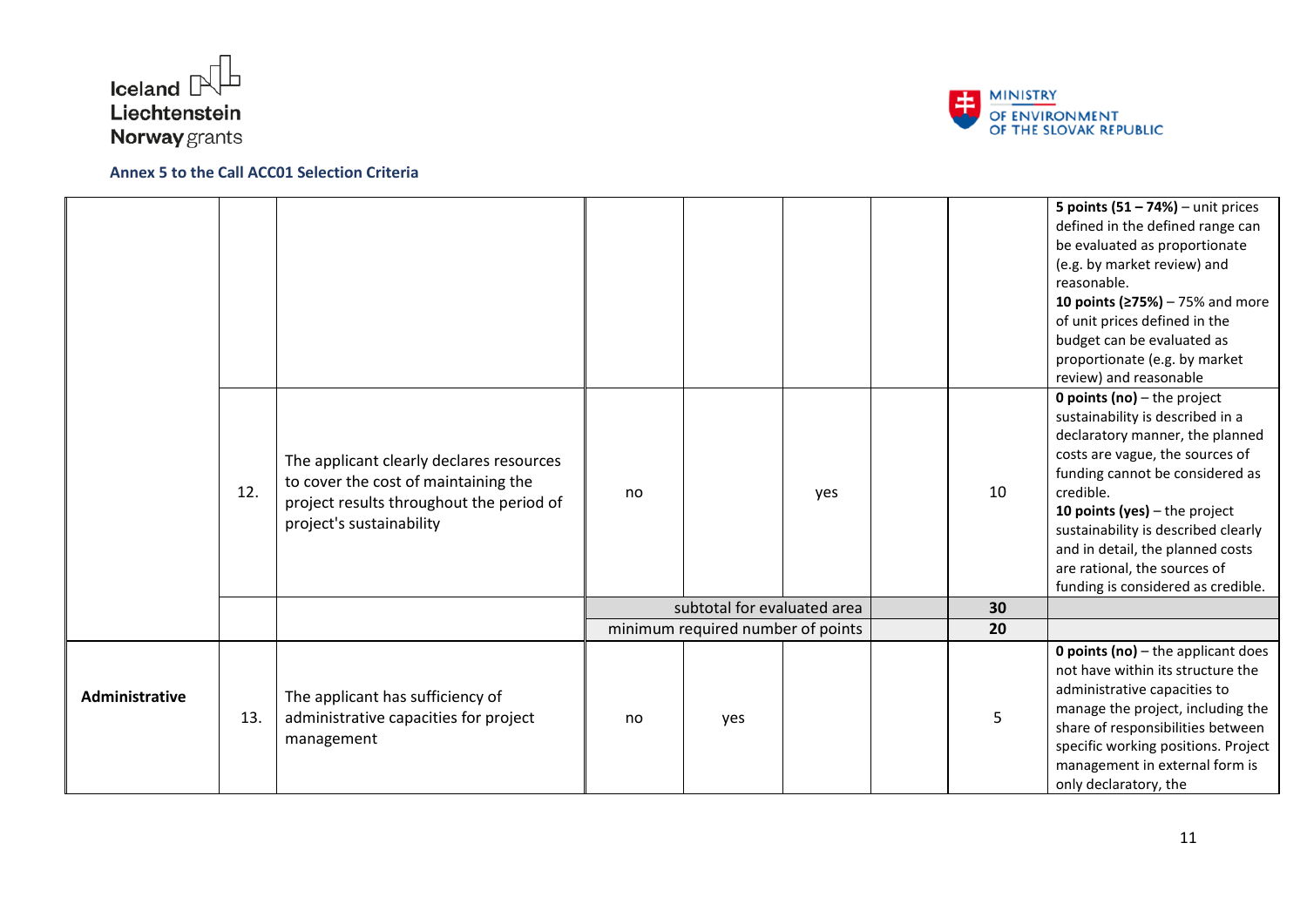



|     |                                                                                                                      |    |           |     |    | requirements for project<br>management are vague<br>5 points (yes) $-$ the applicant has<br>within its structure the<br>administrative capacities to<br>manage the project, including the<br>share of responsibilities between<br>specific working positions. In case<br>of external project management<br>the requirements are clearly<br>specified including reasonable<br>(not-overestimated) financial<br>costs<br><b>0 points (no)</b> - risks are described                                                                                                           |
|-----|----------------------------------------------------------------------------------------------------------------------|----|-----------|-----|----|-----------------------------------------------------------------------------------------------------------------------------------------------------------------------------------------------------------------------------------------------------------------------------------------------------------------------------------------------------------------------------------------------------------------------------------------------------------------------------------------------------------------------------------------------------------------------------|
| 14. | The risks are defined and risk<br>management involves reasonable<br>measures for risks elimination and<br>mitigation | no | partially | yes | 10 | in vague manner, not considering<br>the specificities of project<br>activities or of the<br>applicant/partner. There is not<br>clear link/effectiveness between<br>defined risks and response<br>(reaction) to risk<br>5 points (partially) - risks are<br>described in a sufficiently clear,<br>unambiguous and relevant<br>manner in relation to the planned<br>activities. There is an immediate<br>link between the risk response<br>and its description. However,<br>other risks may also be<br>considered, taking into account<br>the specificities of the project or |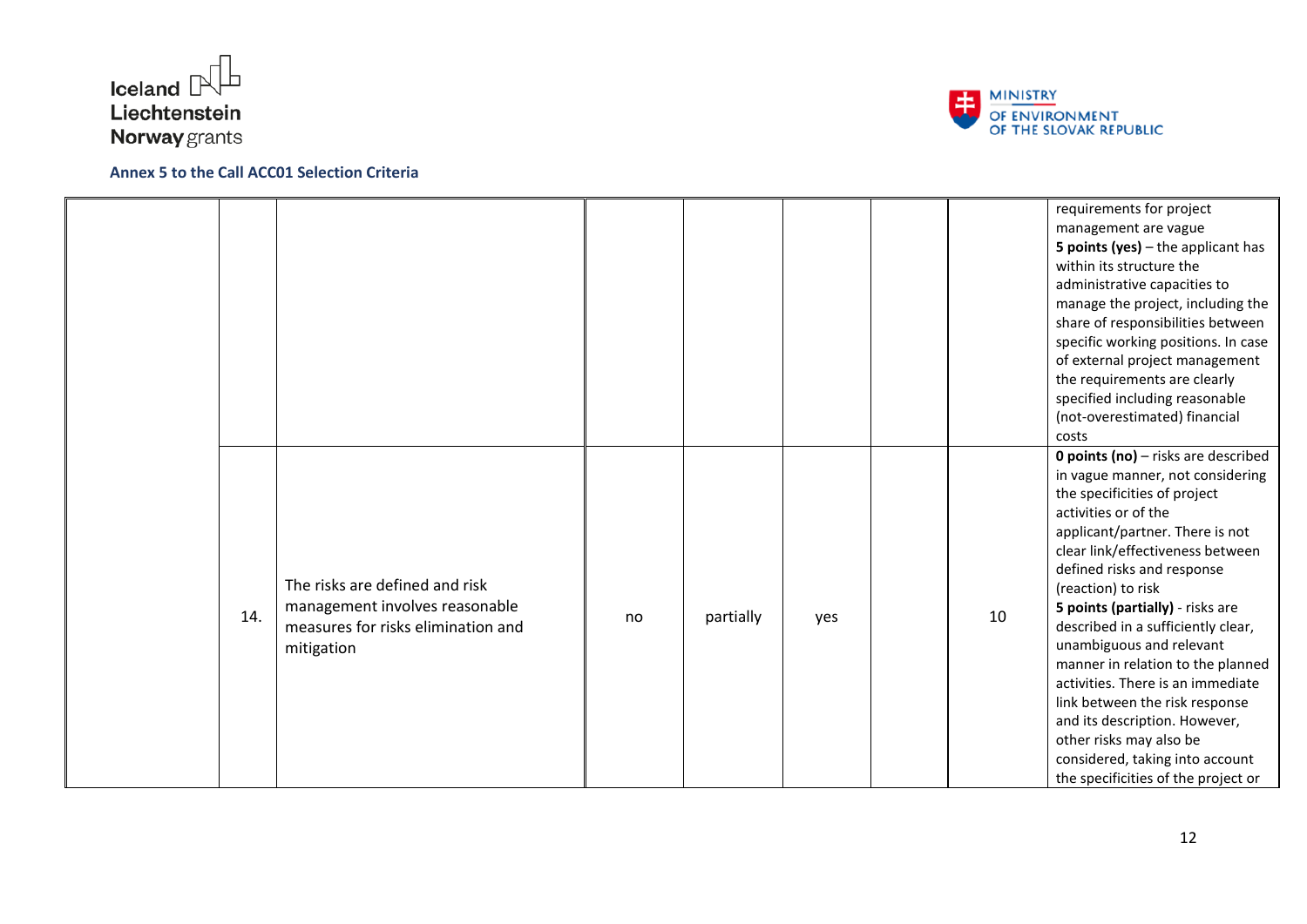



|                  |     |                                                                                  |      |                                   |      |    | of the applicant/partner or<br>external factors.<br>10 points (yes) - risks are<br>described in clearly,<br>unambiguously and appropriately<br>in relation to the planned<br>activities, specificities of the<br>project or of the<br>applicant/partner. There is a<br>direct link between the risk<br>response and its description.                                       |
|------------------|-----|----------------------------------------------------------------------------------|------|-----------------------------------|------|----|----------------------------------------------------------------------------------------------------------------------------------------------------------------------------------------------------------------------------------------------------------------------------------------------------------------------------------------------------------------------------|
|                  |     |                                                                                  |      | subtotal for evaluated area       |      | 15 |                                                                                                                                                                                                                                                                                                                                                                            |
|                  |     |                                                                                  |      | minimum required number of points |      | 10 |                                                                                                                                                                                                                                                                                                                                                                            |
| <b>Bilateral</b> | 15. | The entities from Donor States are<br>involved in the project as partners        | no   |                                   | yes  | 10 | <b>0 points (no)</b> $-$ The applicant<br>does not plan/declare any project<br>partnership with the subjects<br>from Donor States<br>10 points (yes) $-$ The applicant<br>clearly plans project partnership<br>with the entity from Donor States<br>including detail information on<br>partners, description of their<br>roles and submission of<br>partnership statement. |
|                  | 16. | The level of Involvement of project<br>partners from Donor states in the project | none | low                               | high | 10 | <b>0 points (none)</b> $-$ there is no<br>participation of subjects from<br><b>Donor States</b><br>5 points (low) - the subjects from<br>Donor States will participate the<br>events/actions within the project<br>as lecturers/speakers                                                                                                                                   |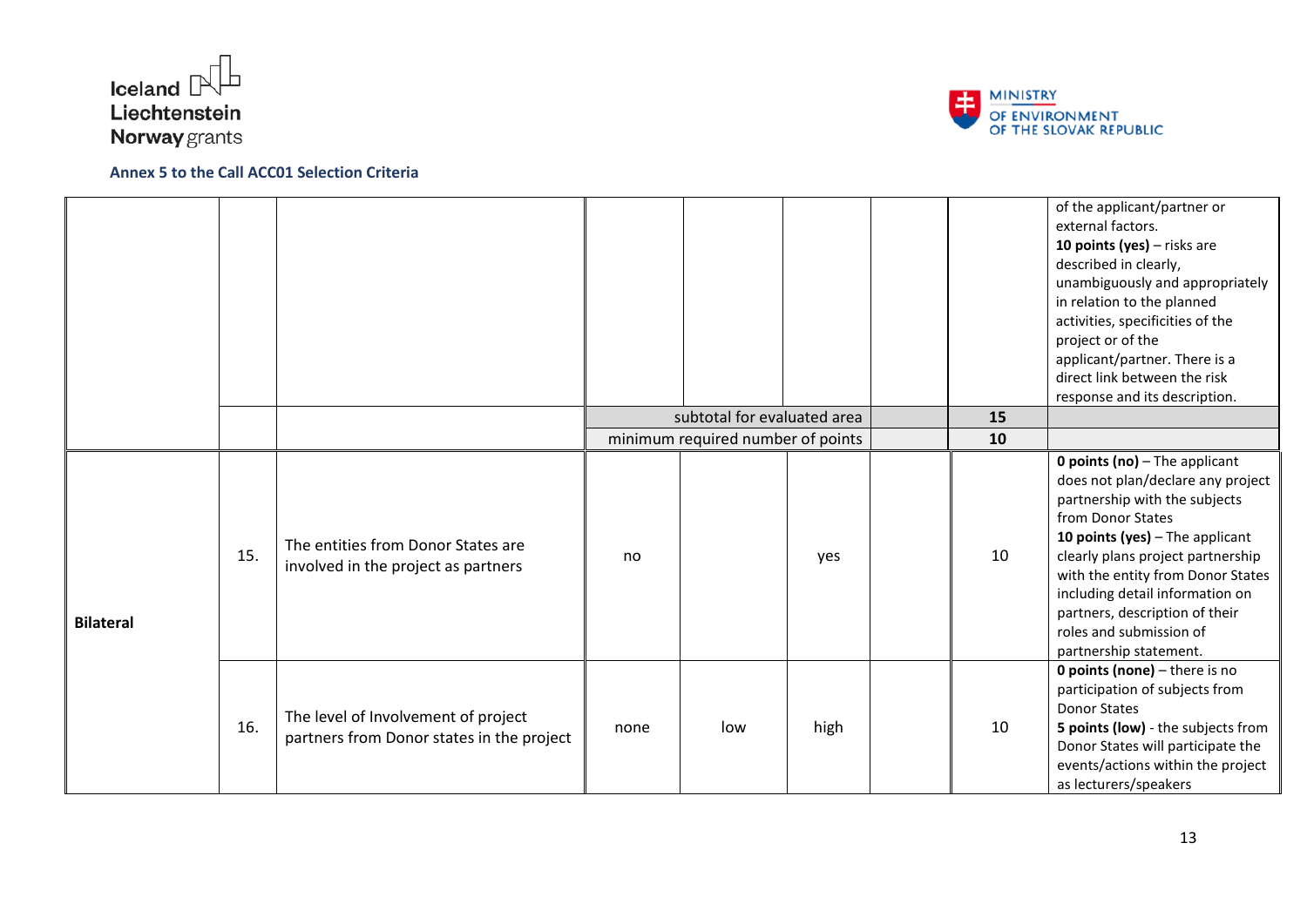

1



|              |      |                                                                                                                                                                                                                 |     |                                   |  |     | 10 points (high) - the subjects<br>from Donor States are directly<br>linked to project preparation<br>and/or realisation of individual<br>activities                                                                                         |
|--------------|------|-----------------------------------------------------------------------------------------------------------------------------------------------------------------------------------------------------------------|-----|-----------------------------------|--|-----|----------------------------------------------------------------------------------------------------------------------------------------------------------------------------------------------------------------------------------------------|
|              |      |                                                                                                                                                                                                                 |     | subtotal for evaluated area       |  | 20  |                                                                                                                                                                                                                                              |
|              |      |                                                                                                                                                                                                                 |     | minimum required number of points |  | N/A |                                                                                                                                                                                                                                              |
| <b>Bonus</b> | 17.  | Project contains the activities supporting<br>the development of smart cities<br>(according to the definition applied in the<br>European Innovation Partnership - Smart<br>Cities and Communities) <sup>2</sup> | no. | ves                               |  | 5   | <b>0 points (no)</b> – project does not<br>contain the activities/elements<br>supporting the development of<br>smart cities<br>5 points (yes) - project contains<br>the activities/elements<br>supporting the development of<br>smart cities |
|              | 18.  | Project plans to build infrastructure to<br>support e-mobility                                                                                                                                                  | no  | ves                               |  | 5   | <b>0 points (no)</b> $-$ project does not<br>plan to build infrastructure to<br>support e-mobility<br><b>5 points (yes)</b> $-$ project plans to<br>build infrastructure to support e-<br>mobility                                           |
|              | 18.1 | Planned infrastructure to support e-<br>mobility includes charging stations with<br>electricity generated from local<br>renewable energy resources                                                              | no. | yes                               |  | 5   | <b>0 points (no)</b> - planned<br>infrastructure to support e-<br>mobility doesn't include charging<br>stations with electricity<br>generated from local renewable<br>energy resources                                                       |

<sup>&</sup>lt;sup>2</sup> [https://ec.europa.eu/info/eu-regional-and-urban-development/topics/cities-and-urban-development/city-initiatives/smart-cities\\_en#european-innovation-partnership](https://ec.europa.eu/info/eu-regional-and-urban-development/topics/cities-and-urban-development/city-initiatives/smart-cities_en#european-innovation-partnership-on-smart-cities-and-communities)[on-smart-cities-and-communities](https://ec.europa.eu/info/eu-regional-and-urban-development/topics/cities-and-urban-development/city-initiatives/smart-cities_en#european-innovation-partnership-on-smart-cities-and-communities)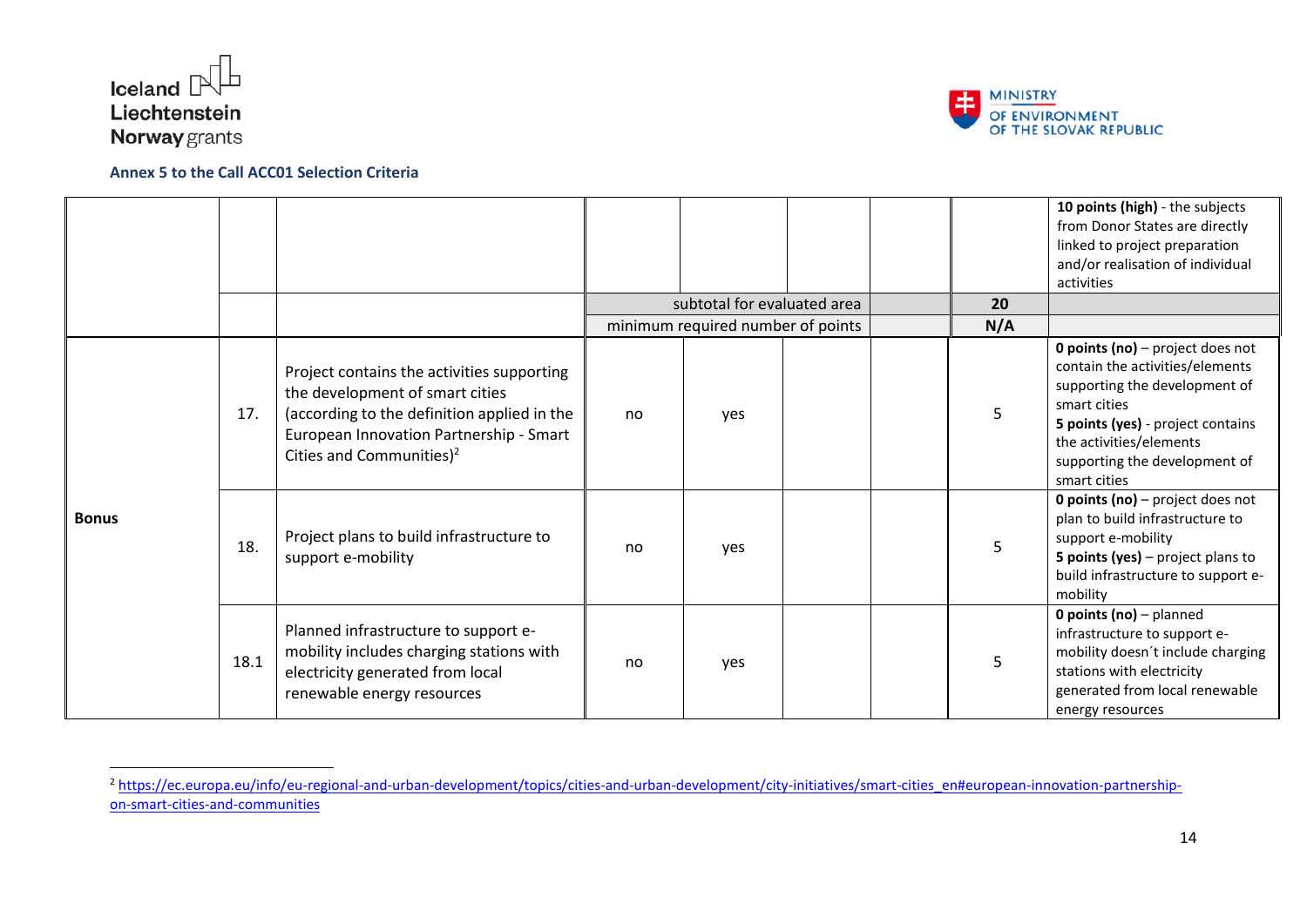



|     |                                                                                                                                                                                                            |    |     |  |   | 5 points (yes) - planned<br>infrastructure to support e-<br>mobility includes charging<br>stations with electricity<br>generated from local renewable<br>energy resources                                                                                                                                                                                                                                                                                                                                          |
|-----|------------------------------------------------------------------------------------------------------------------------------------------------------------------------------------------------------------|----|-----|--|---|--------------------------------------------------------------------------------------------------------------------------------------------------------------------------------------------------------------------------------------------------------------------------------------------------------------------------------------------------------------------------------------------------------------------------------------------------------------------------------------------------------------------|
| 19. | Project contains/plans specific activities<br>for vulnerable groups of inhabitants<br>towards climate change manifestations<br>(children, chronic patients, older<br>generation, socially isolated people) | no | yes |  | 5 | <b>0 points (no)</b> $-$ project does not<br>contain/plan specific activities on<br>climate change mitigation and/or<br>adaptation designed for one of<br>the most vulnerable groups of<br>inhabitants<br>5 points (yes) - project<br>contains/plans specific activities<br>on climate change mitigation<br>and/or adaptation designed for<br>one of the most vulnerable<br>groups of inhabitants                                                                                                                  |
| 20. | Project plans measures on climate<br>change mitigation/adaptation which<br>contribute to provision of sustainable<br>ecosystem services and biodiversity<br>support in the urban environment               | no | yes |  | 5 | <b>0 points (no)</b> $-$ measures are<br>without contribution to increased<br>quality of ecosystem services in<br>the urban environment or<br>biodiversity support (e.g. solitaire<br>planting in the form of decorative<br>greenery, planting alien tree<br>species, planting invasive species)<br>5 points (yes) $-$ measures<br>contribute to increased quality of<br>ecosystem services in the urban<br>environment or biodiversity<br>support (e.g. spatially integrated<br>planting of non-invasive species, |